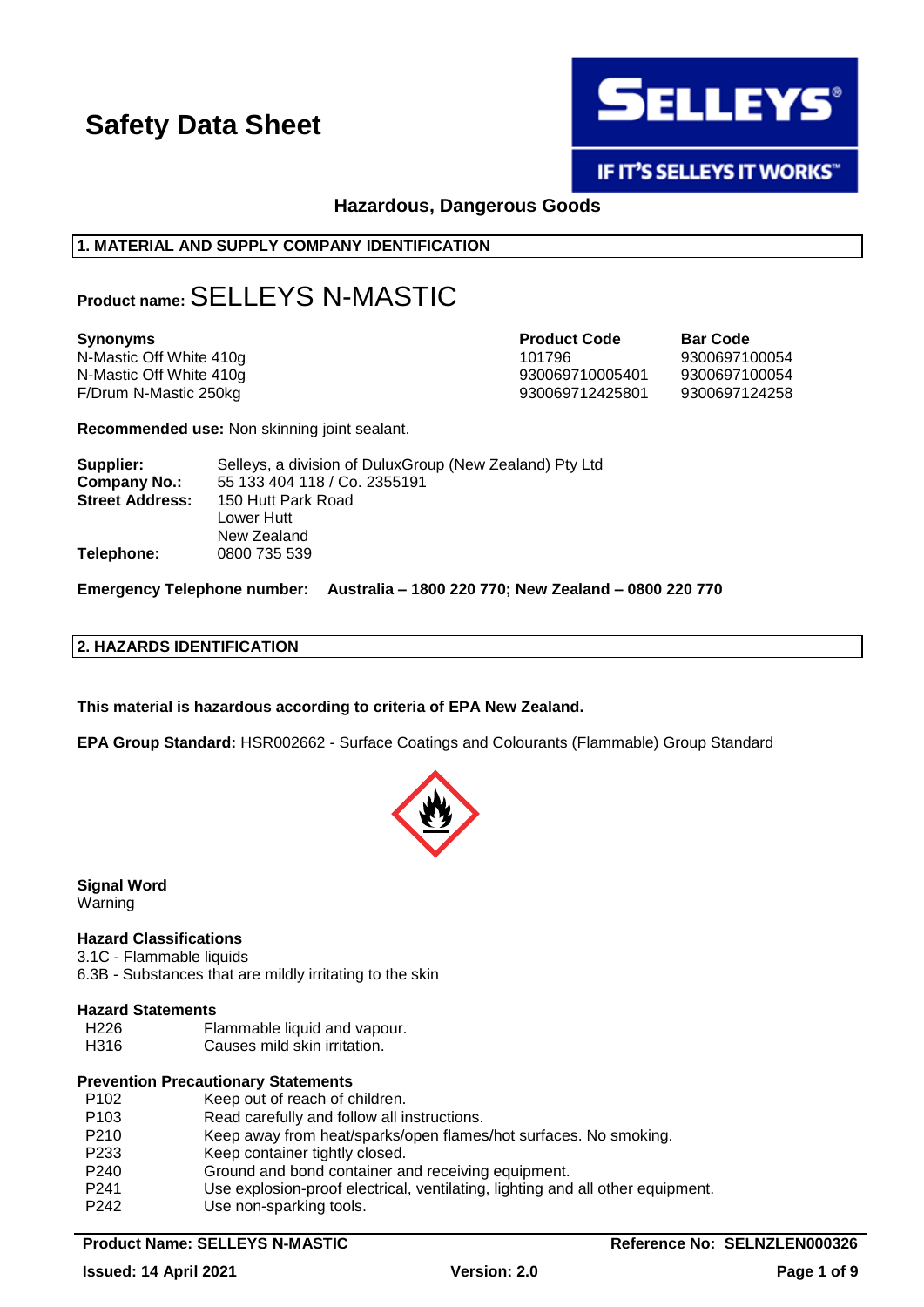

P243 Take action to prevent static discharges. P280 Wear protective gloves/protective clothing including eye/face protection and suitable respirator.

### **Response Precautionary Statements**

P101 If medical advice is needed, have product container or label at hand. P303+P361+P353 IF ON SKIN (or hair): Take off immediately all contaminated clothing. Rinse skin with water [or shower]. P332+P313 If skin irritation occurs: Get medical advice/attention.

#### **Storage Precautionary Statement**

P403+P235 Store in a well-ventilated place. Keep cool.

#### **Disposal Precautionary Statement**

P501 Dispose of contents/container in accordance with local, regional, national and international regulations.

# **DANGEROUS GOOD CLASSIFICATION**

Classified as Dangerous Goods by the criteria of the "Australian Code for the Transport of Dangerous Goods by Road & Rail" and the "New Zealand NZS5433: Transport of Dangerous Goods on Land".

### **Dangerous Goods Class:** 3

| 3. COMPOSITION INFORMATION                                                                                                |                       |                                                          |
|---------------------------------------------------------------------------------------------------------------------------|-----------------------|----------------------------------------------------------|
| <b>CHEMICAL ENTITY</b>                                                                                                    | CAS NO                | <b>PROPORTION</b>                                        |
| Ethanol<br>Naphtha, petroleum, hydrotreated heavy<br>Ingredients determined to be non-hazardous or below reporting limits | 64-17-5<br>64742-48-9 | $1 - 10 \%$ (w/w)<br>$1 - 10 \%$ (w/w)<br><b>Balance</b> |
|                                                                                                                           |                       | 100%                                                     |

# **4. FIRST AID MEASURES**

If poisoning occurs, contact a doctor or Poisons Information Centre (Phone Australia 131 126, New Zealand 0800 764 766).

**Inhalation:** Remove victim from exposure - avoid becoming a casualty. Remove contaminated clothing and loosen remaining clothing. Allow patient to assume most comfortable position and keep warm. Keep at rest until fully recovered. Seek medical advice if effects persist.

**Skin Contact:** If skin or hair contact occurs, remove contaminated clothing and flush skin and hair with running water. If swelling, redness, blistering or irritation occurs seek medical assistance. For gross contamination, immediately drench with water and remove clothing. Continue to flush skin and hair with plenty of water (and soap if material is insoluble). For skin burns, cover with a clean, dry dressing until medical help is available. If blistering occurs, do NOT break blisters. If swelling, redness, blistering, or irritation occurs seek medical assistance.

**Eye contact:** If in eyes wash out immediately with water. In all cases of eye contamination it is a sensible precaution to seek medical advice.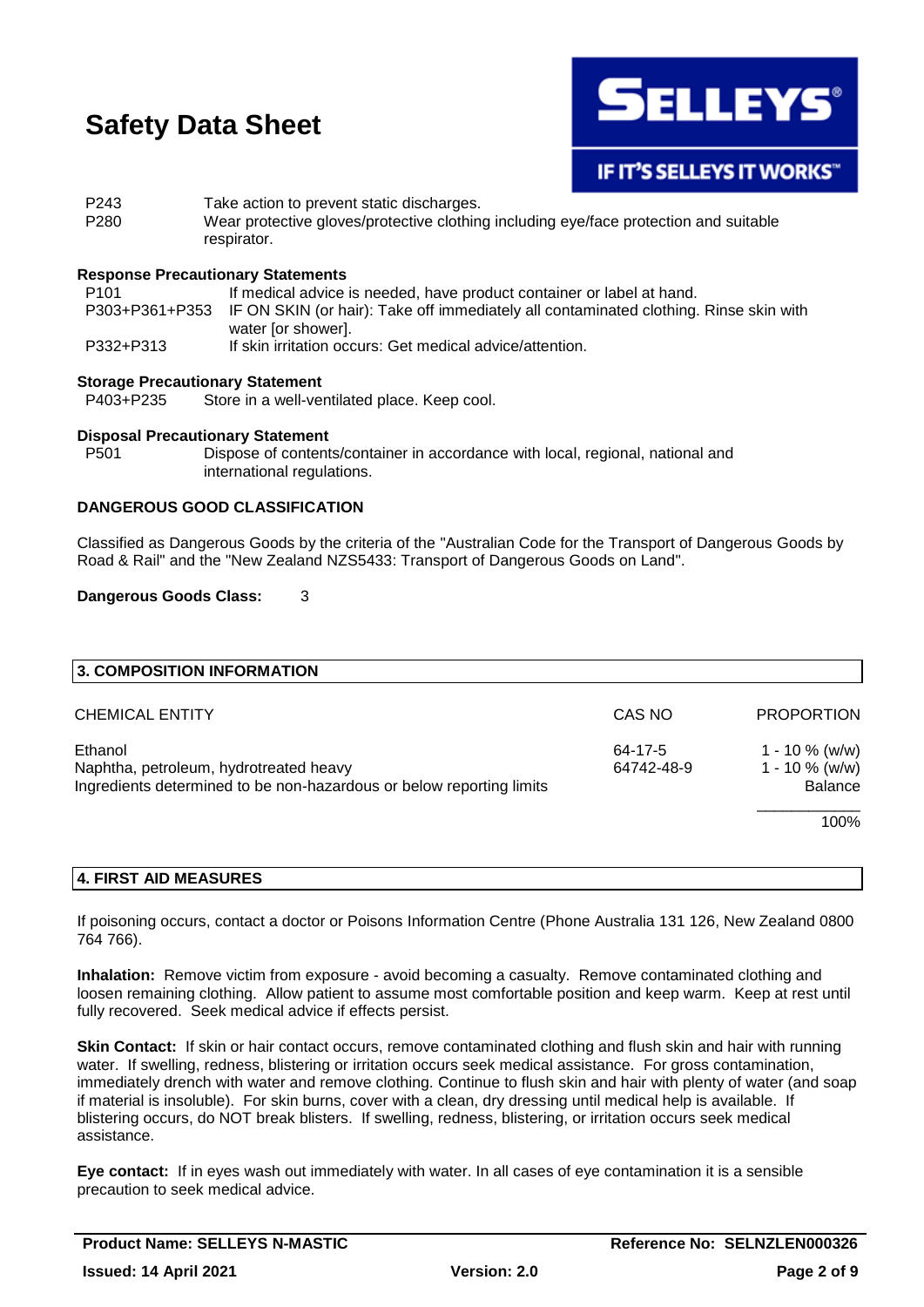

IF IT'S SELLEYS IT WORKS"

**Ingestion:** Rinse mouth with water. If swallowed, do NOT induce vomiting. Give a glass of water to drink. Never give anything by the mouth to an unconscious patient. If vomiting occurs give further water. Seek medical advice.

**PPE for First Aiders:** Wear safety shoes, overalls, gloves, safety glasses. Available information suggests that gloves made from nitrile rubber should be suitable for intermittent contact. However, due to variations in glove construction and local conditions, the user should make a final assessment. Always wash hands before smoking, eating, drinking or using the toilet. Wash contaminated clothing and other protective equipment before storing or re-using.

**Notes to physician:** Treat symptomatically.

### **5. FIRE FIGHTING MEASURES**

### **Hazchem Code:** •3Y

**Suitable extinguishing media:** If material is involved in a fire use alcohol resistant foam or dry agent (carbon dioxide, dry chemical powder).

**Specific hazards:** Flammable liquid and vapour. May form flammable vapour mixtures with air. Flameproof equipment necessary in area where this chemical is being used. Nearby equipment must be earthed. Electrical requirements for work area should be assessed according to AS3000. Vapour may travel a considerable distance to source of ignition and flash back. Avoid all ignition sources. All potential sources of ignition (open flames, pilot lights, furnaces, spark producing switches and electrical equipment etc) must be eliminated both in and near the work area. Do NOT smoke.

**Fire fighting further advice:** Heating can cause expansion or decomposition leading to violent rupture of containers. If safe to do so, remove containers from path of fire. Keep containers cool with water spray. On burning or decomposing may emit toxic fumes. Fire fighters to wear self-contained breathing apparatus and suitable protective clothing if risk of exposure to vapour or products of combustion or decomposition.

# **6. ACCIDENTAL RELEASE MEASURES**

#### **SMALL SPILLS**

Wear protective equipment to prevent skin and eye contamination. Avoid inhalation of vapours or dust. Wipe up with absorbent (clean rag or paper towels). Collect and seal in properly labelled containers or drums for disposal.

# **LARGE SPILLS**

If safe to do so, shut off all possible sources of ignition. Clear area of all unprotected personnel. Slippery when spilt. Avoid accidents, clean up immediately. Wear protective equipment to prevent skin and eye contamination and the inhalation of dust. Work up wind or increase ventilation. Cover with damp absorbent (inert material, sand or soil). Sweep or vacuum up, but avoid generating dust. Use a spark-free shovel. Collect and seal in properly labelled containers or drums for disposal. If contamination of crops, sewers or waterways has occurred advise local emergency services.

# **Dangerous Goods - Initial Emergency Response Guide No:** 14

# **7. HANDLING AND STORAGE**

**Handling:** Avoid eye contact and repeated or prolonged skin contact. Avoid inhalation of dust.

**Storage:** Store in a cool, dry, well-ventilated place and out of direct sunlight. Store away from foodstuffs. Store away from incompatible materials described in Section 10. Store away from sources of heat and/or ignition.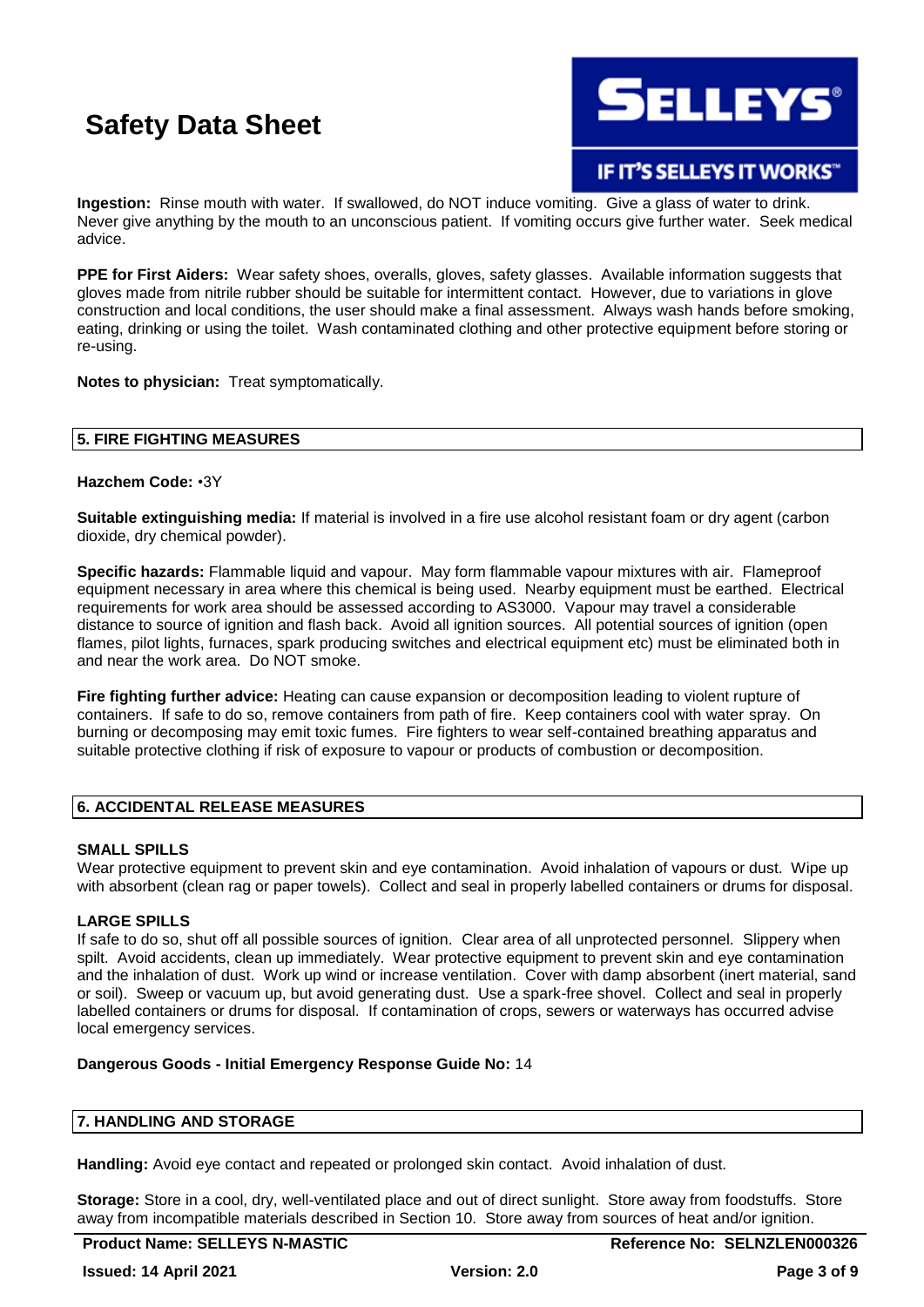

Keep container standing upright. Keep containers closed when not in use - check regularly for spills.

This material is classified as a Class 3 Flammable Liquid as per the criteria of the "New Zealand NZS5433: Transport of Dangerous Goods on Land" and/or the "Australian Code for the Transport of Dangerous Goods by Road & Rail" and must be stored in accordance with the relevant regulations.

# **8. EXPOSURE CONTROLS / PERSONAL PROTECTION**

#### **National occupational exposure limits:**

|                         | TWA   |       | STEL |       | <b>NOTICES</b> |
|-------------------------|-------|-------|------|-------|----------------|
|                         | ppm   | mg/m3 | ppm  | mq/m3 |                |
| Ethanol (Ethyl alcohol) | 1.000 | 1.880 |      |       |                |

As published by WorkSafe New Zealand.

WES-TWA (Workplace Exposure Standard - Time-weighted average). The average airborne concentration of a substance calculated over an eight-hour working day.

WES-Ceiling (Workplace Exposure Standard - Ceiling). A concentration that should not be exceeded at any time during any part of the working day.

WES-STEL (Workplace Exposure Standard - Short-term exposure limit). The 15-minute time weighted average exposure standard. Applies to any 15-minute period in the working day and is designed to protect the worker against adverse effects of irritation, chronic or irreversible tissue change, or narcosis that may increase the likelihood of accidents. The WES-STEL is not an alternative to the WES-TWA; both the short-term and timeweighted average exposures apply. Exposures at concentrations between the WES-TWA and the WES-STEL should be less than 15 minutes, should occur no more than four times per day, and there should be at least 60 minutes between successive exposures in this range.

These Exposure Standards are guides to be used in the control of occupational health hazards. All atmospheric contamination should be kept too as low a level as is workable. These exposure standards should not be used as fine dividing lines between safe and dangerous concentrations of chemicals. They are not a measure of relative toxicity.

If the directions for use on the product label are followed, exposure of individuals using the product should not exceed the above standard. The standard was created for workers who are routinely, potentially exposed during product manufacture.

**Biological Limit Values:** As per the WorkSafe New Zealand the ingredients in this material do not have a Biological Limit Allocated.

**Engineering Measures:** Ensure ventilation is adequate to maintain air concentrations below Exposure Standards. Use only in well ventilated areas. Avoid generating and inhaling dusts. Use with local exhaust ventilation or while wearing dust mask. Vapour heavier than air - prevent concentration in hollows or sumps. Do NOT enter confined spaces where vapour may have collected.

**Personal Protection Equipment:** SAFETY SHOES, OVERALLS, GLOVES, SAFETY GLASSES.

Wear safety shoes, overalls, gloves, safety glasses. Available information suggests that gloves made from nitrile rubber should be suitable for intermittent contact. However, due to variations in glove construction and local conditions, the user should make a final assessment. Always wash hands before smoking, eating, drinking or using the toilet. Wash contaminated clothing and other protective equipment before storing or re-using.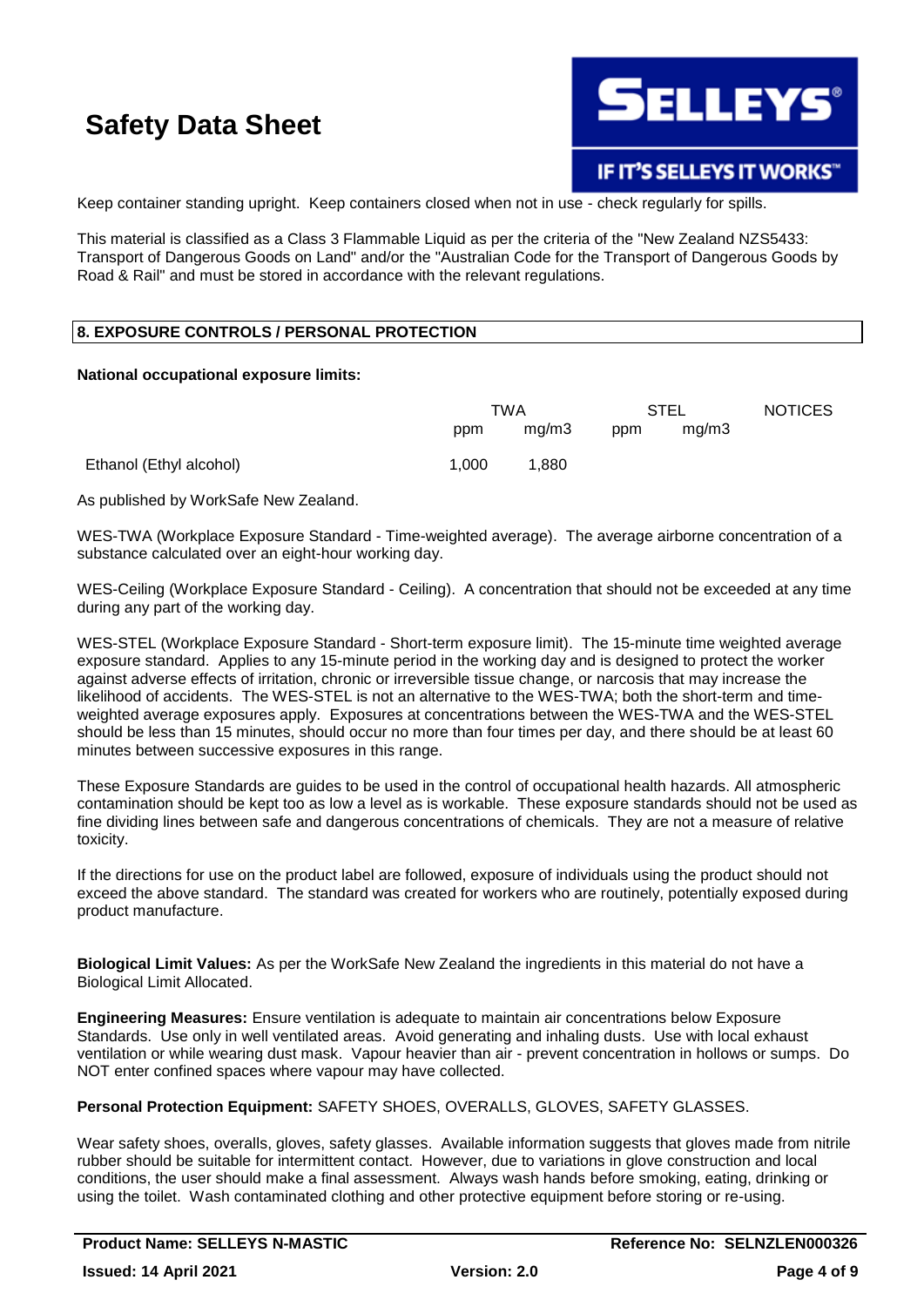

**IF IT'S SELLEYS IT WORKS"** 

**Hygiene measures:** Keep away from food, drink and animal feeding stuffs. When using do not eat, drink or smoke. Wash hands prior to eating, drinking or smoking. Avoid contact with clothing. Avoid eye contact and repeated or prolonged skin contact. Avoid inhalation of dust. Ensure that eyewash stations and safety showers are close to the workstation location.

# **9. PHYSICAL AND CHEMICAL PROPERTIES**

| Form:<br>Colour:<br>Odour:                                                                                                                                                                                                                                                                                                    | Paste<br>Off-white<br>Solvent |                                                                                                                                     |
|-------------------------------------------------------------------------------------------------------------------------------------------------------------------------------------------------------------------------------------------------------------------------------------------------------------------------------|-------------------------------|-------------------------------------------------------------------------------------------------------------------------------------|
| Solubility:<br><b>Specific Gravity:</b><br><b>Relative Vapour Density (air=1):</b><br>Vapour Pressure (20 °C):<br>Flash Point (°C):<br><b>Flammability Limits (%):</b><br><b>Autoignition Temperature (°C):</b><br>Melting Point/Range (°C):<br><b>Boiling Point/Range (°C):</b><br>pH:<br>Viscosity:<br>Total VOC (g/Litre): |                               | Insoluble in water<br>1.4<br>>1<br>N Av<br>>23<br>N Av<br>N Av<br>N Av<br>N Av<br>N App<br>$>21$ mm <sup>2</sup> /s @ 40 °C<br>N Av |

(Typical values only - consult specification sheet)  $N Av = Not available, N App = Not applicable$ 

# **10. STABILITY AND REACTIVITY**

**Chemical stability:** This material is thermally stable when stored and used as directed.

**Conditions to avoid:** Elevated temperatures and sources of ignition.

**Incompatible materials:** Oxidising agents.

**Hazardous decomposition products:** Oxides of carbon and nitrogen, smoke and other toxic fumes.

**Hazardous reactions:** No known hazardous reactions.

# **11. TOXICOLOGICAL INFORMATION**

No adverse health effects expected if the product is handled in accordance with this Safety Data Sheet and the product label. Symptoms or effects that may arise if the product is mishandled and overexposure occurs are:

#### **Acute Effects**

**Inhalation:** Material may be an irritant to mucous membranes and respiratory tract.

**Skin contact:** Contact with skin may result in irritation.

**Ingestion:** Swallowing can result in nausea, vomiting and irritation of the gastrointestinal tract.

**Eye contact:** May be an eye irritant. Exposure to the dust may cause discomfort due to particulate nature. May

| <b>Product Name: SELLEYS N-MASTIC</b> |  |
|---------------------------------------|--|
|                                       |  |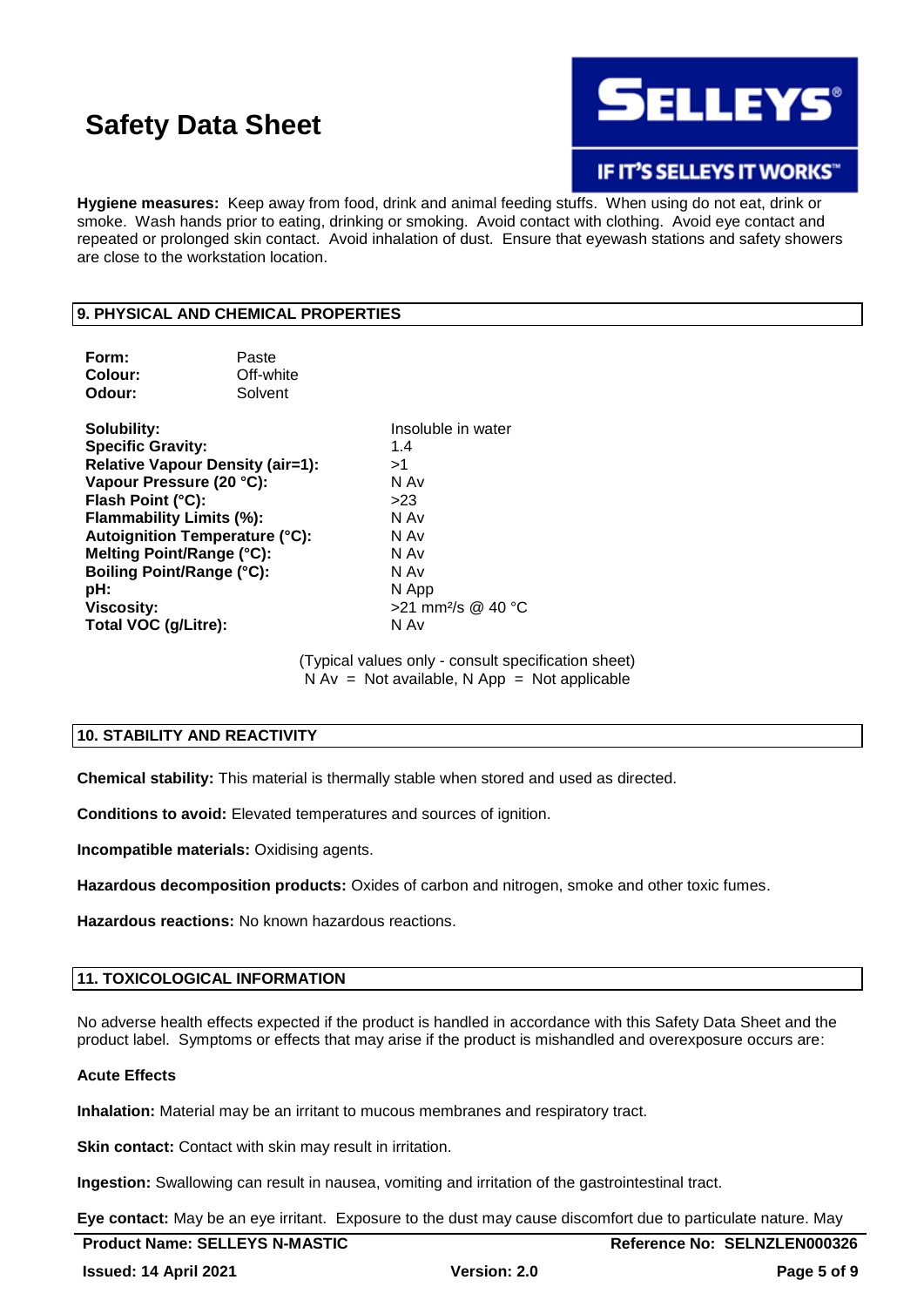

cause physical irritation to the eyes.

#### **Acute toxicity**

**Inhalation:** This material has been classified as non-hazardous. Acute toxicity estimate (based on ingredients):  $L C50 > 5.0$  ma/L

**Skin contact:** This material has been classified as non-hazardous. Acute toxicity estimate (based on ingredients): >5,000 mg/Kg bw

**Ingestion:** This material has been classified as non-hazardous. Acute toxicity estimate (based on ingredients): >5,000 mg/Kg bw

**Corrosion/Irritancy:** Eye: this material has been classified as not corrosive or irritating to eyes. Skin: this material has been classified as a 6.3B - Substances that are mildly irritating to the skin.

**Sensitisation:** Inhalation: this material has been classified as not a respiratory sensitiser. Skin: this material has been classified as not a skin sensitiser.

**Aspiration hazard:** This material has been classified as non-hazardous.

**Specific target organ toxicity (single exposure):** This material has been classified as non-hazardous.

#### **Chronic Toxicity**

**Mutagenicity:** This material has been classified as non-hazardous.

**Carcinogenicity:** This material has been classified as non-hazardous.

**Reproductive toxicity (including via lactation):**

This material has been classified as non-hazardous.

**Specific target organ toxicity (repeat exposure):** This material has been classified as non-hazardous.

#### **12. ECOLOGICAL INFORMATION**

Avoid contaminating waterways.

**Acute aquatic hazard:** This material has been classified as non-hazardous. Acute toxicity estimate (based on ingredients): >100 mg/L

**Long-term aquatic hazard:** This material has been classified as non-hazardous. Non-rapidly or rapidly degradable substance for which there are adequate chronic toxicity data available OR in the absence of chronic toxicity data, Acute toxicity estimate (based on ingredients): >100 mg/L, where the substance is not rapidly degradable and/or BCF  $<$  500 and/or log  $K_{ow}$   $<$  4.

**Ecotoxicity in the soil environment:** This material has been classified as non-hazardous.

**Ecotoxicity to terrestrial vertebrates:** This material has been classified as non-hazardous.

**Ecotoxicity to terrestrial invertebrates:** This material has been classified as non-hazardous.

**Ecotoxicity:** No information available.

**Persistence and degradability:** No information available.

**Product Name: SELLEYS N-MASTIC Reference No: SELNZLEN000326**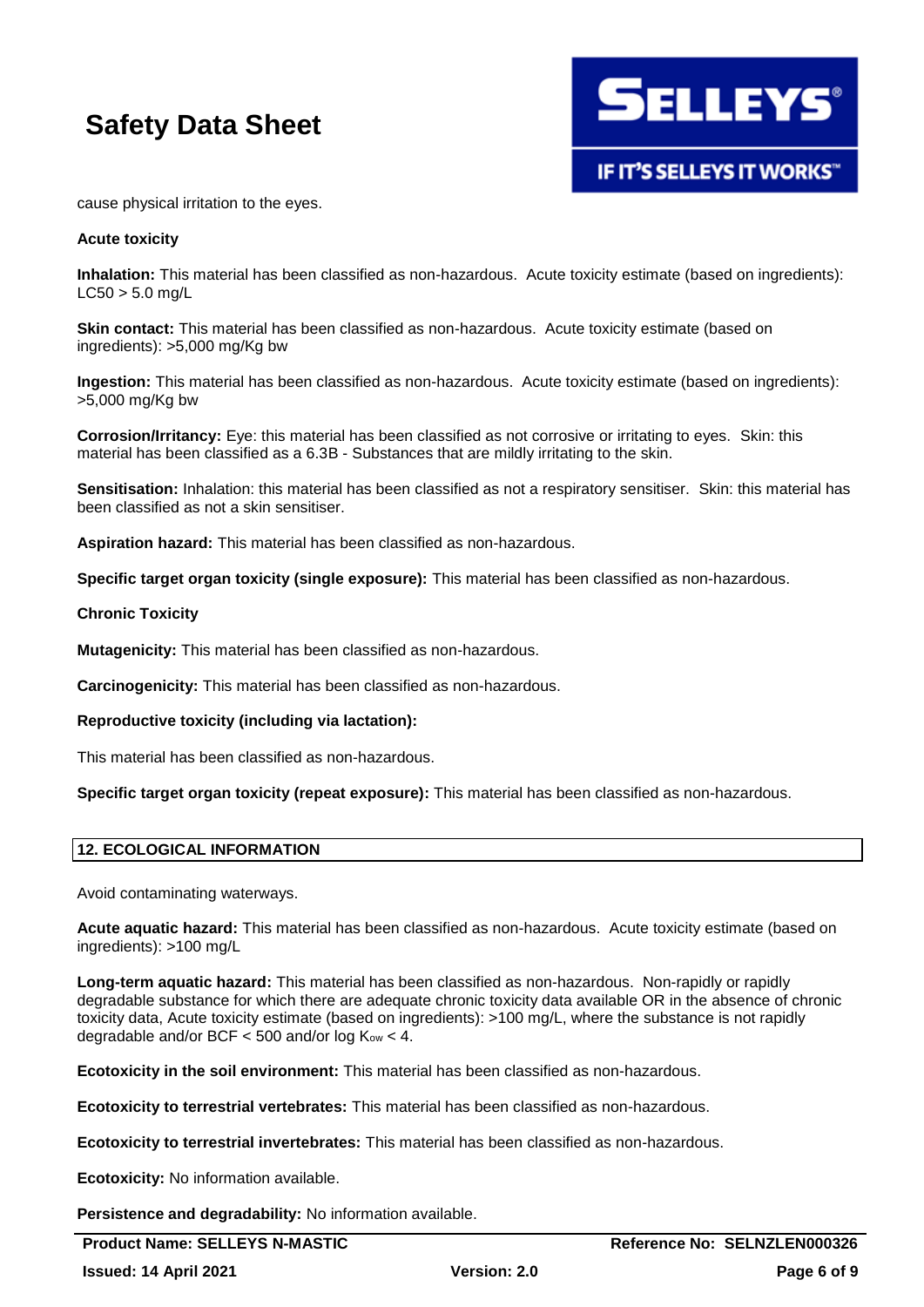

**IF IT'S SELLEYS IT WORKS"** 

**Bioaccumulative potential:** No information available.

**Mobility:** No information available.

# **13. DISPOSAL CONSIDERATIONS**

Persons conducting disposal, recycling or reclamation activities should ensure that appropriate personal protection equipment is used, see "Section 8. Exposure Controls and Personal Protection" of this SDS.

If possible material and its container should be recycled. If material or container cannot be recycled, dispose in accordance with local, regional, national and international Regulations.

#### **14. TRANSPORT INFORMATION**

#### **ROAD AND RAIL TRANSPORT**

Classified as Dangerous Goods by the criteria of the "Australian Code for the Transport of Dangerous Goods by Road & Rail" and the "New Zealand NZS5433: Transport of Dangerous Goods on Land".



| UN No:                              | 1133       |
|-------------------------------------|------------|
| Dangerous Goods Class:              | 3          |
| <b>Packing Group:</b>               | Ш          |
| <b>Hazchem Code:</b>                | $\cdot$ 3Y |
| <b>Emergency Response Guide No:</b> | 14         |
|                                     |            |

**Proper Shipping Name:** ADHESIVES

**Segregation Dangerous Goods:** Not to be loaded with explosives (Class 1), flammable gases (Class 2.1), if both are in bulk, toxic gases (Class 2.3), spontaneously combustible substances (Class 4.2), oxidising agents (Class 5.1), organic peroxides (Class 5.2), toxic substances (Class 6.1), infectious substances (Class 6.2) or radioactive substances (Class 7). Exemptions may apply.

#### **MARINE TRANSPORT**

Classified as Dangerous Goods by the criteria of the International Maritime Dangerous Goods Code (IMDG Code) for transport by sea.



| UN No:                 | 1133 |
|------------------------|------|
| Dangerous Goods Class: | 3    |
| <b>Packing Group:</b>  | Ш    |

**Proper Shipping Name:** ADHESIVES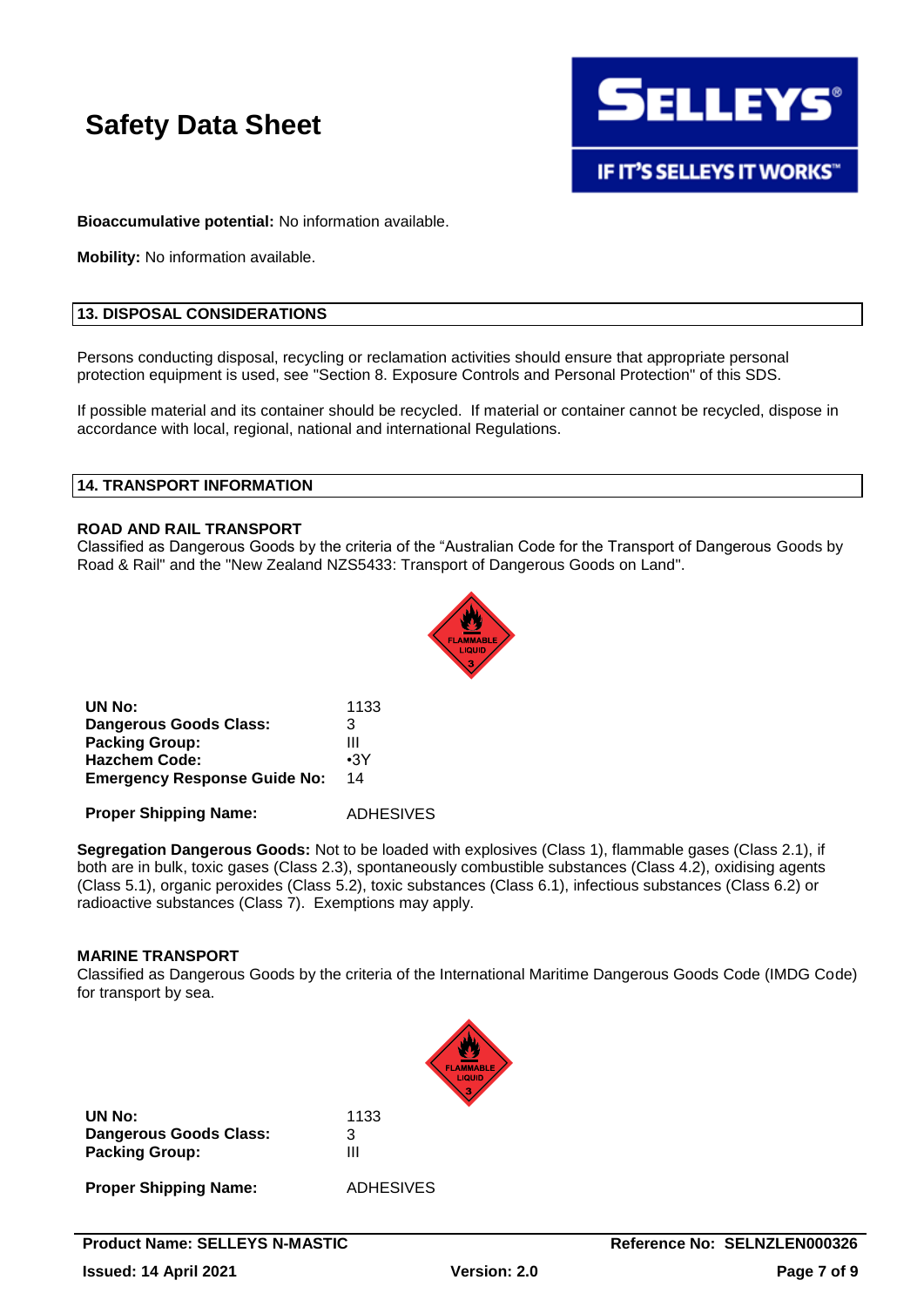

# **AIR TRANSPORT**

Classified as Dangerous Goods by the criteria of the International Air Transport Association (IATA) Dangerous Goods Regulations for transport by air.



**UN No:** 1133 **Dangerous Goods Class:** 3 **Packing Group:** III

**Proper Shipping Name:** ADHESIVES

### **15. REGULATORY INFORMATION**

### **This material is not subject to the following international agreements:**

Montreal Protocol (Ozone depleting substances) The Stockholm Convention (Persistent Organic Pollutants) The Rotterdam Convention (Prior Informed Consent) Basel Convention (Hazardous Waste) International Convention for the Prevention of Pollution from Ships (MARPOL)

# **This material/constituent(s) is covered by the following requirements:**

• All components of this product are listed on or exempt from the New Zealand Inventory of Chemical (NZIoC).

**EPA Group Standard:** HSR002662 - Surface Coatings and Colourants (Flammable) Group Standard

| Approved handler          | Yes |
|---------------------------|-----|
| Location test certificate | Yes |
| Fire extinguishers        | Yes |
| Signage                   | Yes |
| Emergency response        | Yes |
| Hazardous atmosphere zone | Yes |

# **16. OTHER INFORMATION**

Reason for issue: Revised

This Safety Data Sheet has been prepared by Chemical Data Services Pty Ltd (chemdata.com.au) on behalf of its client.

Safety Data Sheets are updated frequently. Please ensure that you have a current copy.

This SDS summarises at the date of issue our best knowledge of the health and safety hazard information of the product, and in particular how to safely handle and use the product in the workplace. Since DuluxGroup (Australia) Pty Ltd and DuluxGroup (New Zealand) Pty Ltd cannot anticipate or control the conditions under which the product may be used, each user must, prior to usage, review this SDS in the context of how the user intends to handle and use the product in the workplace.